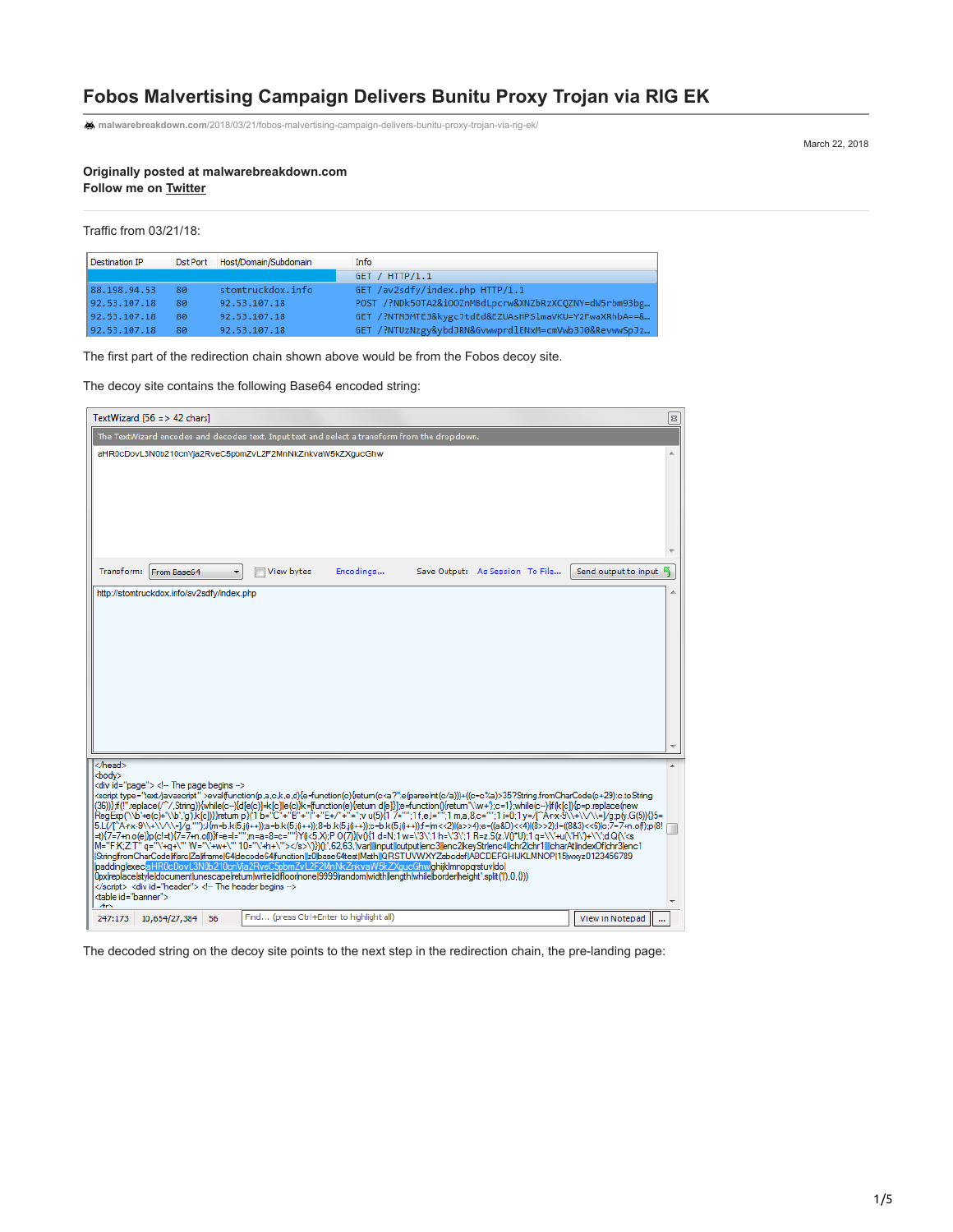

Unpacked and beautified:<https://pastebin.com/dy646La6>

After the pre-landing page comes the POST request to the RIG EK landing page at 92.53.107.18. Finally, after successfully exploiting my system, the Fobos campaign used RIG EK to deliver the Bunitu proxy Trojan. Below are some details about the infection.

### **Analysis**

# **File System**

Payload downloaded to %Temp%:

| <b>Temp</b>                                                               |                                               |                    |                      | $ \Box$ $\times$      |
|---------------------------------------------------------------------------|-----------------------------------------------|--------------------|----------------------|-----------------------|
|                                                                           | ▼ AppData ▼ Local ▼ Temp ▼                    | Search Temp        |                      | $\mathbf{e}$          |
| Include in library $\blacktriangleright$<br>Organize $\blacktriangledown$ | New folder<br>Share with $\blacktriangledown$ |                    | 胆                    | $\mathbf Q$           |
| Favorites                                                                 | Name <sup>A</sup>                             | Date modified      | Type                 | Size                  |
| $\Box$ Desktop                                                            | MCHABCB.tmp.dir                               | 3/20/2018 11:51 AM | File folder          |                       |
| <b>n.</b> Downloads                                                       | $b13$ , exe                                   | 3/21/2018 9:21 AM  | Application          | 84 KB                 |
| Recent Places                                                             | FXSAPIDebugLogFile.txt                        | 9/19/2016 11:27 PM | <b>Text Document</b> | 0 KB                  |
| Libraries                                                                 |                                               |                    |                      |                       |
| Documents                                                                 |                                               |                    |                      | $\blacktriangleright$ |

Process b13.exe (PID: 2616) created file zervuxx.dll in %LocalAppData%:

|  | Local<br>▼ AppData ▼ Local ▼<br>Search Local |  |                                 |            |                    |                       |  |      | $ \Box$ $\times$ |  |  |
|--|----------------------------------------------|--|---------------------------------|------------|--------------------|-----------------------|--|------|------------------|--|--|
|  |                                              |  |                                 |            |                    |                       |  |      | $\mathbf{p}$     |  |  |
|  | Den with<br>Organize                         |  | Share with $\blacktriangledown$ | New folder |                    | 胆                     |  |      |                  |  |  |
|  | Favorites                                    |  | Name                            |            | Date modified +    | Type                  |  | Siz. |                  |  |  |
|  | Desktop                                      |  | servuxx.dll                     |            | 3/21/2018 9:22 AM  | Application extension |  |      |                  |  |  |
|  | Downloads<br>Uń.                             |  | IconCache.db<br>Q.              |            | 3/20/2018 11:53 AM | Data Base File        |  |      |                  |  |  |
|  | 图 Recent Places                              |  | GDIPFONTCACHEV1.DAT             |            | 9/19/2016 11:42 PM | DAT File              |  |      |                  |  |  |
|  |                                              |  | Temp                            |            | 3/21/2018 4:16 PM  | File folder           |  |      |                  |  |  |
|  | Libraries                                    |  | Programs                        |            | 3/18/2018 2:09 PM  | File folder           |  |      |                  |  |  |
|  | Documents<br>×.                              |  |                                 |            |                    |                       |  |      |                  |  |  |

#### **Processes Created**

Command line:

"C:WindowsSystem32netsh.exe" advfirewall firewall add rule name="Rundll32″ dir=out action=allow protocol=any program="C:Windowssystem32rundll32.exe"

Parent PID: 2616 Child PID: 576

• Command line:

"C:WindowsSystem32netsh.exe" advfirewall firewall add rule name="Rundll32″ dir=in action=allow protocol=any program="C:Windowssystem32rundll32.exe" Parent PID: 2616 Child PID: 876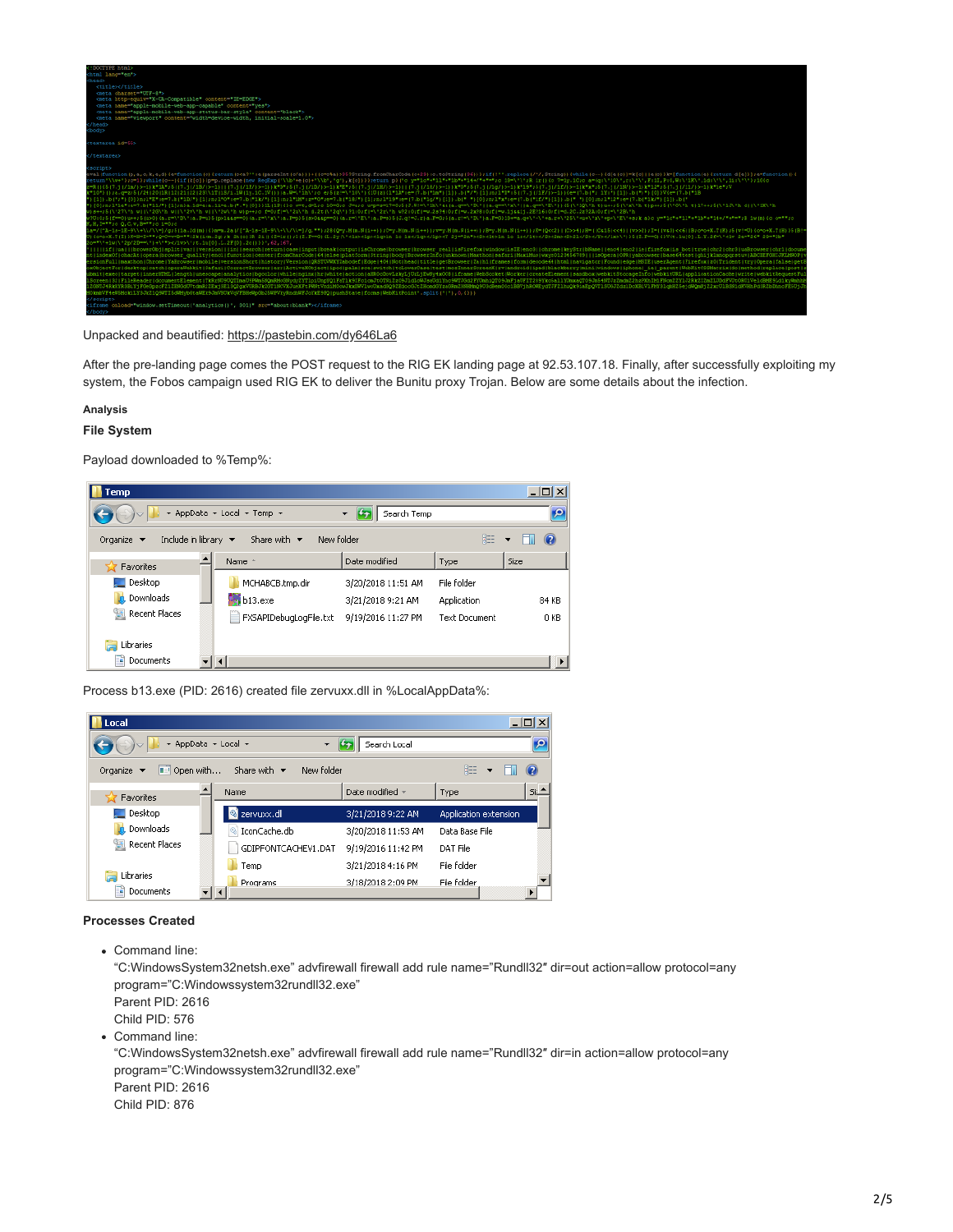Command line:

"C:WindowsSystem32rundll32.exe" "C:Users[User]AppDataLocalzervuxx.dll",zervuxx C:Users[User]AppDataLocalTempb13.exe Parent PID: 2616

Child PID: 3728

| rundll32.exe (3728) Properties                                                          | $-10X$                                                                                                                         |
|-----------------------------------------------------------------------------------------|--------------------------------------------------------------------------------------------------------------------------------|
|                                                                                         | General Statistics Performance   Threads   Token   Modules   Memory   Environment   Handles   GPU   Disk and Network   Comment |
| File<br>Version: 6.1.7600.16385<br>Image file name:<br>C:\Windows\System32\rundll32.exe | Windows host process (Rundll32)<br>(Verified) Microsoft Windows                                                                |
|                                                                                         |                                                                                                                                |
| <b>Process</b><br>Command line:                                                         | "C:\Windows\System32\rundll32.exe" "C:\Users\<br>\AppData\Local\zervuxx.dll",zervuxx C:\Users\<br>AppData\Local\Temp\b13.exe   |
|                                                                                         |                                                                                                                                |
| Current directory:                                                                      | \AppData\Local\Temp\<br>C:\Users\                                                                                              |
| Started:                                                                                | 7 hours and 33 minutes ago (9:22:00 AM 3/21/2018)                                                                              |
| PEB address:                                                                            | 0x7ffd6000                                                                                                                     |
| Parent:                                                                                 | Non-existent process (3720)                                                                                                    |
| Mitigation policies:                                                                    | DEP<br>Details                                                                                                                 |
| Protection: None                                                                        | Permissions<br>Terminate                                                                                                       |
|                                                                                         | Close                                                                                                                          |

### **Registry**

Keys created:

- HKLMSOFTWAREMicrosoftWindows NTCurrentVersionWinlogonNotify
- HKLMSOFTWAREMicrosoftWindows NTCurrentVersionWinlogonNotifyzervuxx
- HKLMSystemCurrentControlSetservicesSharedAccessParametersFirewallPolicyStandardProfileAuthorizedApplicationsList

Values set:

- HKLMSOFTWAREMicrosoftWindows NTCurrentVersionWinlogonNotifyzervuxxImpersonate
- HKLMSOFTWAREMicrosoftWindows NTCurrentVersionWinlogonNotifyzervuxxAsynchronous
- HKLMSOFTWAREMicrosoftWindows NTCurrentVersionWinlogonNotifyzervuxxMaxWait
- HKLMSOFTWAREMicrosoftWindows NTCurrentVersionWinlogonNotifyzervuxxDllName
- HKLMSOFTWAREMicrosoftWindows NTCurrentVersionWinlogonNotifyzervuxxStartup

| $\Box$<br><b>Registry Editor</b>                                                                                                                                                 |                                                                                                                 |                                                                                  |                                                                                                                                            |  |  |  |  |  |
|----------------------------------------------------------------------------------------------------------------------------------------------------------------------------------|-----------------------------------------------------------------------------------------------------------------|----------------------------------------------------------------------------------|--------------------------------------------------------------------------------------------------------------------------------------------|--|--|--|--|--|
| Edit<br>File<br>View Favorites Help                                                                                                                                              |                                                                                                                 |                                                                                  |                                                                                                                                            |  |  |  |  |  |
| WhemPerf<br>Windows<br>Winlogon<br>AutoLogonChecked<br>F.<br>GPExtensions<br>Ėŀ<br>Notify<br>izervuxxi<br><br>Winsat<br>$\overline{\mathbf{r}}$<br>WinSATAPI<br>$\left  \right $ | Name<br>ab (Default)<br>Asynchronous<br>ab DiName<br><b>Mo</b> Impersonate<br><b>Bio</b> Max Wait<br>ab Startup | Type<br>REG SZ<br>REG DWORD<br>REG EXPAND SZ<br>REG DWORD<br>REG DWORD<br>REG SZ | Data<br>(value not set)<br>$0 \times 000000001(1)$<br>AppData\Local\zervuxx.dll<br>C:\Users\<br>0x00000001(1)<br>0x00000001 (1)<br>zervuxx |  |  |  |  |  |
| Computer\HKEY_LOCAL_MACHINE\SOFTWARE\Microsoft\Windows NT\CurrentVersion\Winlogon\Notify\zervuxx<br>n                                                                            |                                                                                                                 |                                                                                  |                                                                                                                                            |  |  |  |  |  |

HKLMSystemCurrentControlSetservicesSharedAccessParametersFirewallPolicyStandardProfileAuthorizedApplicationsListC:Windowssystem

|      | gi Registry Editor<br>$ \Box$ $\times$                                                                                                           |  |                             |                                  |        |                                                     |  |  |  |
|------|--------------------------------------------------------------------------------------------------------------------------------------------------|--|-----------------------------|----------------------------------|--------|-----------------------------------------------------|--|--|--|
| File | Edit                                                                                                                                             |  | View Favorites Help         |                                  |        |                                                     |  |  |  |
|      |                                                                                                                                                  |  | AuthorizedApplication<br>e. | Name                             | Type   | Data                                                |  |  |  |
|      | List                                                                                                                                             |  |                             | ab (Default)                     | REG SZ | (value not set)                                     |  |  |  |
|      |                                                                                                                                                  |  | Logging                     | C:\Windows\system32\rundll32.exe | REG SZ | C:\Windows\system32\rundll32.exe:*:Enabled:rundll32 |  |  |  |
|      |                                                                                                                                                  |  | ShellHWDetection<br>-       |                                  |        |                                                     |  |  |  |
|      |                                                                                                                                                  |  | sisagp                      |                                  |        |                                                     |  |  |  |
|      |                                                                                                                                                  |  | cicn-ido<br>rin             |                                  |        |                                                     |  |  |  |
|      | Computer\HKEY_LOCAL_MACHINE\SYSTEM\CurrentControlSet\services\SharedAccess\Parameters\FirewallPolicy\StandardProfile\AuthorizedApplications\List |  |                             |                                  |        |                                                     |  |  |  |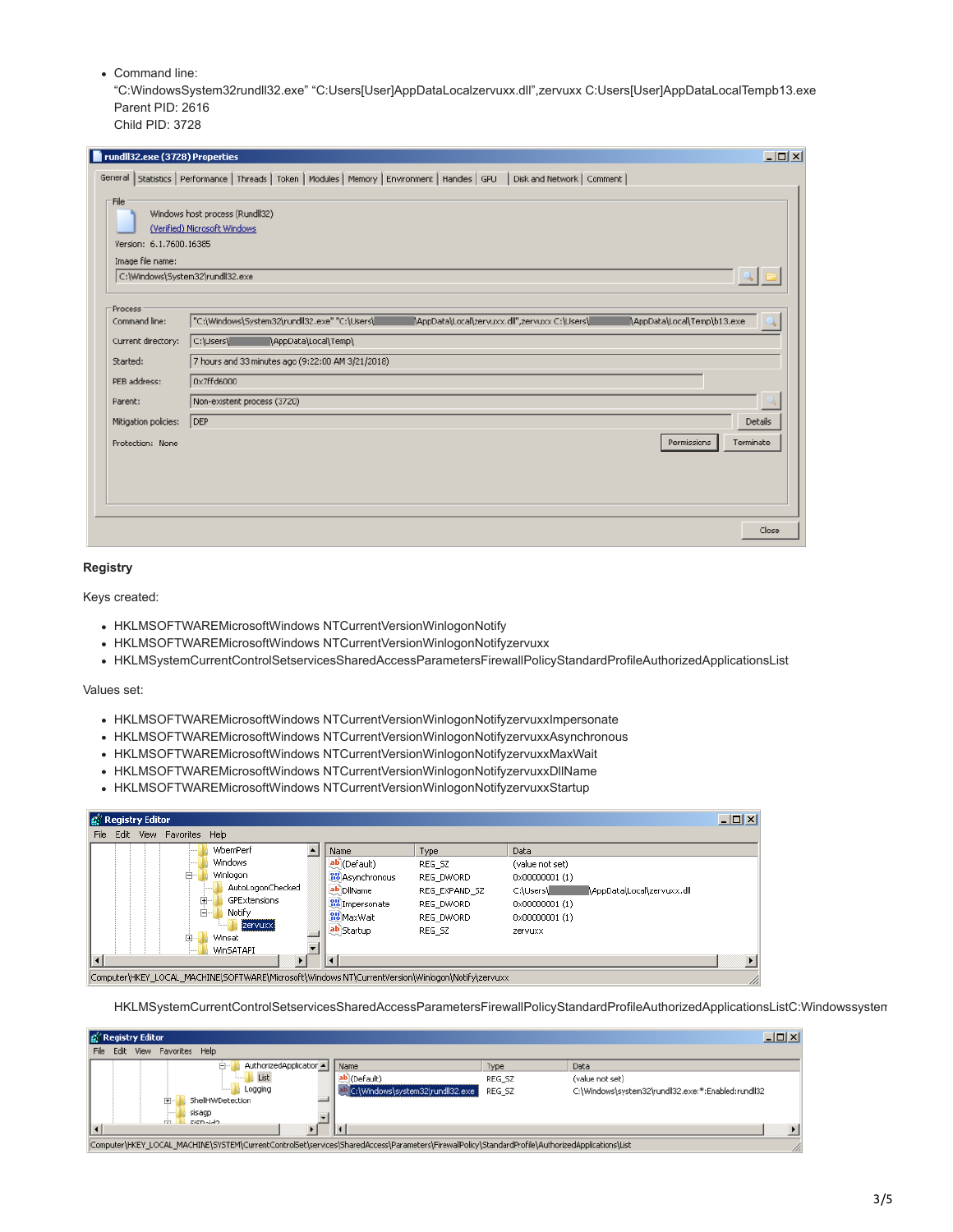HKCUSoftwareMicrosoftWindowsCurrentVersionRunzervuxx

| <u> - 미지</u><br>g Registry Editor                                        |                              |                          |                                                                                          |  |  |  |  |  |
|--------------------------------------------------------------------------|------------------------------|--------------------------|------------------------------------------------------------------------------------------|--|--|--|--|--|
| Edit<br>View Favorites Help<br>File                                      |                              |                          |                                                                                          |  |  |  |  |  |
| MCT<br>⊞∙<br>Policies<br>Ėŀ<br>RADAR<br><b>Run</b><br>RunOnce            | Name<br>(Default)<br>zervuxx | Type<br>REG SZ<br>REG SZ | Data<br>(value not set)<br>rundll32.exe "C:\Users\<br>AppData\Local\zervuxx.dll",zervuxx |  |  |  |  |  |
| Computer\HKEY_CURRENT_USER\Software\Microsoft\Windows\CurrentVersion\Run |                              |                          | n                                                                                        |  |  |  |  |  |

Set by b13.exe (PID: 2616)

- HKCUSoftwareMicrosoftWindowsCurrentVersionInternet SettingsZoneMapUNCAsIntranet
- HKCUSoftwareMicrosoftWindowsCurrentVersionInternet SettingsZoneMapAutoDetect

| <b>By</b> Registry Editor<br>$-12X$                                                            |  |                       |           |                           |  |  |  |
|------------------------------------------------------------------------------------------------|--|-----------------------|-----------|---------------------------|--|--|--|
| Edit<br>File<br>Favorites Help<br>View                                                         |  |                       |           |                           |  |  |  |
| ZoneMap<br>F.                                                                                  |  | Name                  | Type      | Data                      |  |  |  |
| Domains                                                                                        |  | ab (Default)          | REG SZ    |                           |  |  |  |
| Ė<br>EscDomains                                                                                |  | AutoDetect            | REG DWORD | $0 \times 00000001$ $(1)$ |  |  |  |
| ProtocolDefaults<br>                                                                           |  | <b>WUNCAsIntranet</b> | REG_DWORD | 0x00000000 (0)            |  |  |  |
| Ranges                                                                                         |  |                       |           |                           |  |  |  |
| ∓ …<br>Zones                                                                                   |  |                       |           |                           |  |  |  |
| Computer\HKEY_CURRENT_USER\Software\Microsoft\Windows\CurrentVersion\Internet Settings\ZoneMap |  |                       |           | //,                       |  |  |  |

#### **Mutex**

Mutex created:

Sessions1BaseNamedObjectsdrofyunfdou

# **DNS**

Queries and responses:

c.cawexdom.net -> 124.56.221.48 e.cawexdom.net -> 71.19.200.66

# **HTTP Traffic – Pre-Infection**

- 88.198.94.53 stomtruckdox.info GET /av2sdfy/index.php Fobos
- 92.53.107.18 POST and GET RIG EK

#### **Hashes and Reports**

SHA256: [ab0987156a279050e632aa5810d2d2355bf65c611d8b563bd73ef3392948bb3a](https://www.virustotal.com/en/file/ab0987156a279050e632aa5810d2d2355bf65c611d8b563bd73ef3392948bb3a/analysis/) File name: Pre-Landing Page.txt

SHA256: [a36204a8c830f420475a7e8b3dde7f29d80e6dffb15facf77f6b4fe8f78d7ce6](https://www.virustotal.com/en/file/a36204a8c830f420475a7e8b3dde7f29d80e6dffb15facf77f6b4fe8f78d7ce6/analysis/) File name: RigEK Landing Page.txt

SHA256: [971c424d839bed4037a62f85791beb559f43e77d67a83590274478bdcf0c4563](https://www.virustotal.com/en/file/971c424d839bed4037a62f85791beb559f43e77d67a83590274478bdcf0c4563/analysis/) File name: RigEK Flash Exploit.swf

SHA256: [8e8ac821d17dbbbecf0afabf93b1f8fd35a333215f363acbaa826851f7ad4286](https://www.virustotal.com/en/file/8e8ac821d17dbbbecf0afabf93b1f8fd35a333215f363acbaa826851f7ad4286/analysis/) File name: b13.exe [Hybrid-Analysis](https://www.hybrid-analysis.com/sample/8e8ac821d17dbbbecf0afabf93b1f8fd35a333215f363acbaa826851f7ad4286?environmentId=100)

SHA256: [e7ac8ae86345db9a6087d4c3e99b8f8cd52ee0bf1ad626866af5452434c87322](https://www.virustotal.com/en/file/e7ac8ae86345db9a6087d4c3e99b8f8cd52ee0bf1ad626866af5452434c87322/analysis/) File name: zervuxx.dll [Hybrid-Analysis](https://www.hybrid-analysis.com/sample/e7ac8ae86345db9a6087d4c3e99b8f8cd52ee0bf1ad626866af5452434c87322?environmentId=100)

**Samples**

[Samples.zip](https://malwarebreakdown.com/wp-content/uploads/2018/03/Samples-2.zip)

Password is "infected"